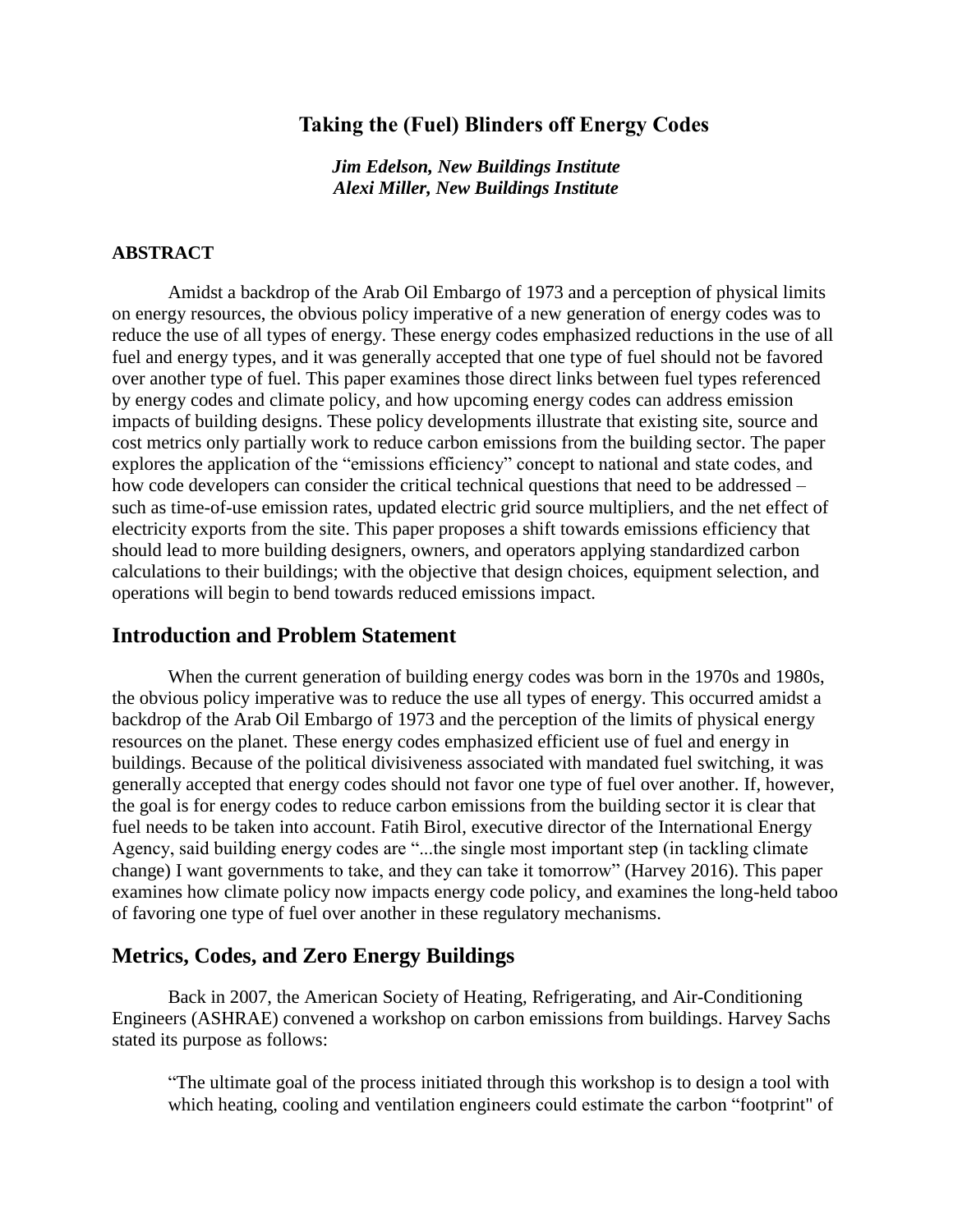a building during the design phase, so that decisions could be made which would improve building performance and reduce greenhouse gas (GHG) emissions, as well as energy costs, over the lifetime of the facility. Residential, commercial, and industrial buildings represent roughly one third of total global greenhouse gas emissions; improved energy design may be able to reduce the contribution of new buildings by 50 - 80% over the next few decades." (ASHRAE 2007)

Mahone, Mahone, and Hart (2016) came to a similar conclusion in examining the role of California's Title  $24<sup>1</sup>$  energy codes:

"If one of the primary goals of encouraging energy efficiency in buildings is to reduce the GHG emissions associated with buildings, then it is important to incorporate the carbon content of the electricity and natural gas that buildings use into decision making; both at the time that the building is designed, and when the building is in operation."

Still, many years after the emergence of carbon emissions as a primary policy driver, the current metrics that are at the foundation of today's International Energy Conservation Code (IECC), ASHRAE, and California Title 24 codes do not directly account for carbon emissions, and are as follows:

- 1. Energy: kWh, Therms, BTUs (IECC 2018)
- 2. Energy Cost (ASHRAE 90.1)

 $\overline{a}$ 

3. Time-Dependent Value (TDV) (California Title 24)

Each of these is generally applied on a "site" basis (energy used at the building site), and only indirectly measures the environmental impact of the fuel use to the extent that emissions are correlated to the measured units. However, in the rules for modeling commercial buildings and for calculating the residential Energy Rating Index, on-site renewable energy generation is subtracted from the total "site" energy use of the building.(IECC 2018) Because the use of these energy sources is subtracted from total energy use, these fuels are clearly favored by those codes over the other fuel types.<sup>2</sup> However, to the extent they are subtracted from total energy use, total building energy use is allowed to increase – meaning that there is some level of trade-off between energy efficiency and renewable energy.

It is evident that the treatment of different fuel types has been done on an ad hoc basis rather than being part of a comprehensive approach to achieving explicit policy objectives. Making fuel selection an integrated component of energy codes is now becoming critical, as primary policy drivers are shifting toward climate change mitigation and Zero Energy Buildings (ZE Buildings; also often referred to as Zero Net Energy or Net Zero Energy Buildings), and as renewable energy prices drop exponentially. In addition, new building features and components such as electric vehicles, battery and other storage contribute to the need to rethink the energy metrics currently used.

<sup>&</sup>lt;sup>1</sup> California's energy codes, often referred to collectively as Title 24, were established by the California Building

Standards Commission in 1978 to reduce energy consumption. These codes are now updated every three years. <sup>2</sup> For instance, ASHRAE 90.1 Appendix G states "onsite renewable energy ... shall be subtracted from the proposed design energy consumption prior to calculating the proposed building performance." (ASHRAE 90.1 2016)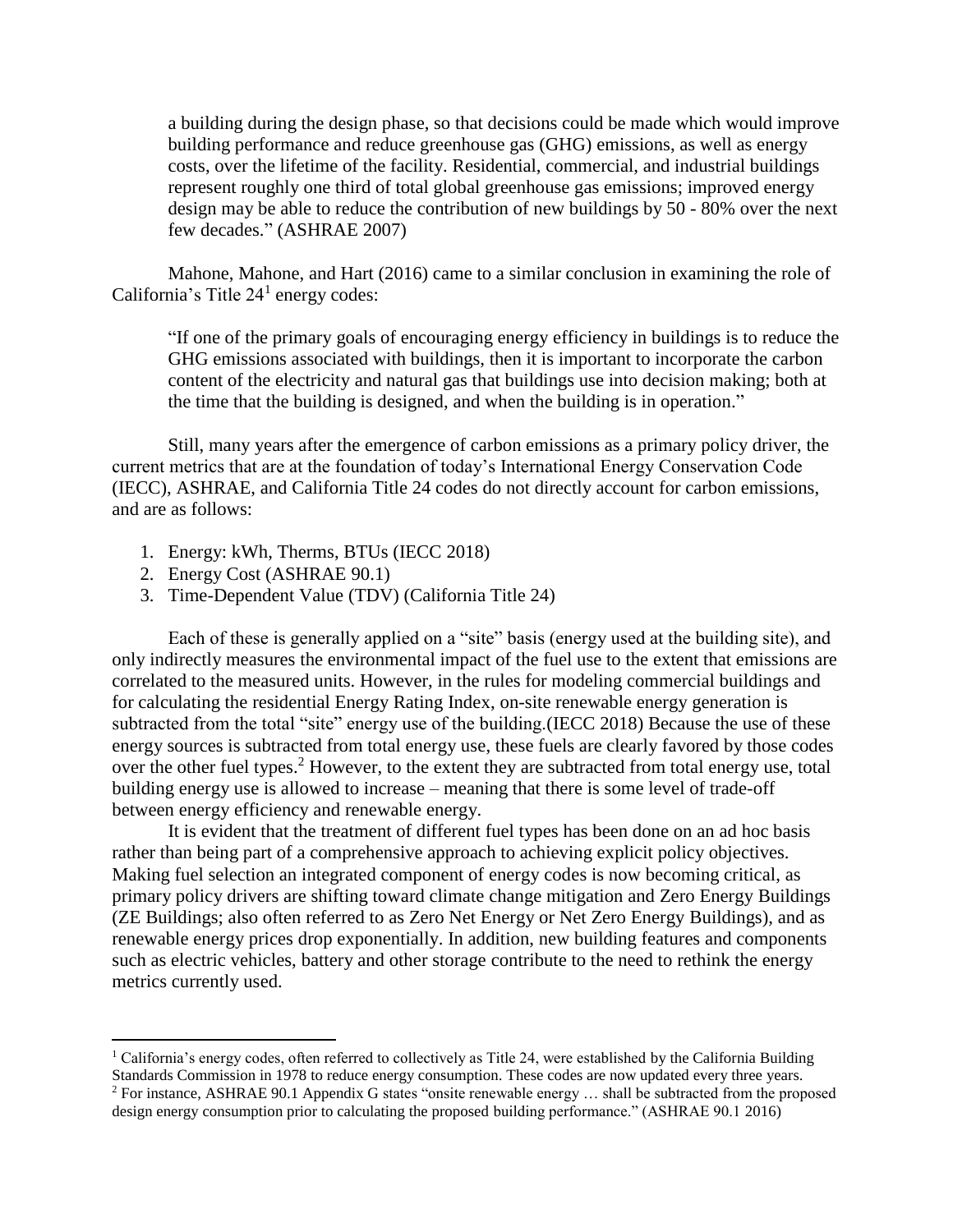To provide a framework for the new emissions metric, the authors agree with Harvey Sachs' summary of the objectives of carbon tools discussed at the ASHRAE workshop in 2007:

- To enable meaningful carbon accounting for the energy side of the building industry
- To provide building architects and designers with predictive information and benchmarks regarding lifetime GHG emissions
- To provide guidance for designers in reducing the carbon footprint of new buildings

These objectives now need to be extended to our model energy codes. At the same time, while carbon emissions associated with energy consumption are a key driver of the policy, the increasing share of renewable energy production options means they will play a greater role in the future. While energy conservation codes should not become just "energy generation" codes, there needs to be a path to a codes approach that accounts for both generation of clean energy and significantly reduced consumption.

# **The Concept of Emissions Efficiency**

"Policy goals are shifting from the simple energy conservation focus of yesteryear toward achieving greenhouse gas (GHG) reductions….

To that end, we submit that *emissions efficiency* may be as or more important than *energy efficiency*" moving forward." (Dennis, Colburn, and Lazar 2016)

Greenhouse gas emissions reduction increasingly has become a driver in discussions of energy code policies. Because energy codes are ranked among the most cost-effective means to reduce emissions (Creyts et al. 2007) and are referenced in almost every climate action plan, it has become evident that a primary purpose of these codes is to reduce GHG emissions. If building energy codes are to address GHG emissions, then how do we shift the primary objective from "energy efficiency" to "emissions efficiency"? Dennis, Colburn, and Lazar state plainly that "energy efficiency is an inadequate metric to measure technology performance when it comes to GHG emissions." This is because a kilowatt-hour used by a building could have been produced by a coal plant or a wind farm, each with its own carbon profile. Two buildings with equal energy consumption could have wildly different GHG emissions. Thus, energy efficiency is well suited to measuring the total amount of energy used at the building site, but poorly suited to measuring the total GHG impacts of the energy used.

The implications of using the most suitable metric to match policy objectives are large. That is because the policy drivers for saving energy are increasingly driven primarily by climate impacts – and secondarily by grid impacts. The emphasis on resource depletion has diminished. Diane Gruenich, former California Public Utility Commission (CPUC) Commissioner, asserts that "energy efficiency outcomes must be integrated with a carbon reduction framework". She notes that it is an accident of history that carbon policies (e.g. AB 32) came into existence 20 years after the first energy codes (e.g. Title 24). Gruenich notes that "Compensation (utility rebates, customers' bill savings) for successful energy efficiency efforts is similarly allocated according to benefits to the energy system rather than larger carbon mitigation goals" (Gruenich 2015). This further exacerbates the misalignment between energy programs and carbon policy objectives.

# **Zero Energy Buildings and the Challenge of Moving From an Energy Focus**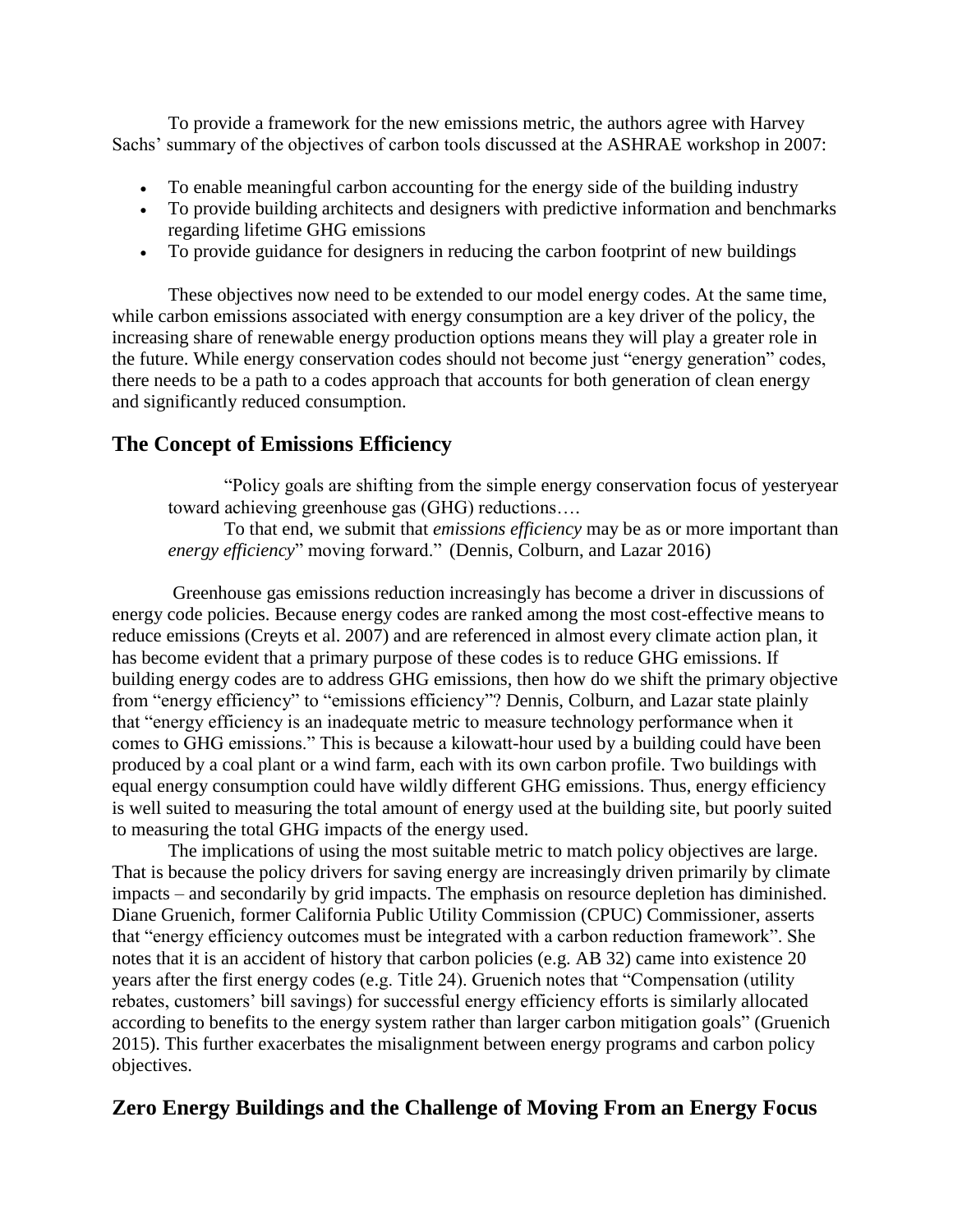#### **to a GHG Focus**

Of course, many people will say, "That is the way we have always done energy codes – why change now?" They will ask, "Is a carbon code an energy code?" These type of fuel source questions are already being addressed in the debate over how to define ZE buildings. Let's take a look at how that debate can inform the transition of codes from energy to emissions efficiency.

A lengthy saga could be written about the "The Definition of Zero Energy" – a saga with no final chapter in sight. In September 2015 the US Department of Energy released a common definition and stated that a Zero Energy Building (ZEB) is "an energy-efficient building where… the actual annual delivered energy is less than or equal to the on-site renewable exported energy" (DOE 2015). Almost every agency or organization that has tried to define ZE has been drawn into a series of lengthy, almost philosophical, discussions about objectives and outcomes of differing ways to define ZE. Many of them revolve around how to account for the emission impacts of on-site consumption of grid-delivered electricity and how to balance those impacts with on-site electricity generation and direct combustion of fossil fuels.

Generally, ZE is defined on an annual basis using either site or source energy. Historically, site energy was the most commonly used metric, but many entities (including the US Department of Energy (DOE) and Environmental Protection Agency (EPA)) have determined that source energy is a more equitable and accurate unit of evaluation (DOE 2015, EPA 2018). The fundamental difference is that source energy accounts for impacts beyond the building, including fuel used to generate and transmit electricity to the building, while site energy refers to only the energy used within the building or site boundary. There are many details that influence why one kWh delivered to a building is not the same as the next kWh delivered to that same building. The difference largely has to do with *when* and *where* that electricity is generated and used.

- *When:* Solar PV panels tend to produce the most energy when the sun is at the highest point in the sky: solar noon. Wind turbines produce energy when the wind is blowing strongly, which varies by hour and season. Both these resources are intermittent by nature. However, peak demand on the grid is often mismatched with this renewable production. In California, for instance, system peak demand is moving later and later in the evening while renewable production typically peaks mid-day. In a scenario like this, conserving (or curtailing) energy during those evening peak hours is more important than reducing energy usage during the middle of the day.
- *Where:* Certain technical aspects of the transmission and distribution grid impose physical limits on the production, transmission, delivery, and consumption of electricity, whether from renewable sources or from fossil-fuel sources. Electricity-bearing wires are rated to carry a certain current capacity at their designated voltage, which limits the power (kW) these wires can deliver. Similarly, substations are rated for certain kW capacities. The increasing adoption of distributed energy resources (e.g. solar PV panels on buildings) means that two-way energy flows are becoming much more common. But many pieces of equipment on the grid were not built to accommodate this. For instance, some transformers were designed to detect electricity backflow and physically cut the wire when backflow occurs, which then requires a service call from the utility to restore power. This presents obvious challenges to ZE buildings served by such equipment;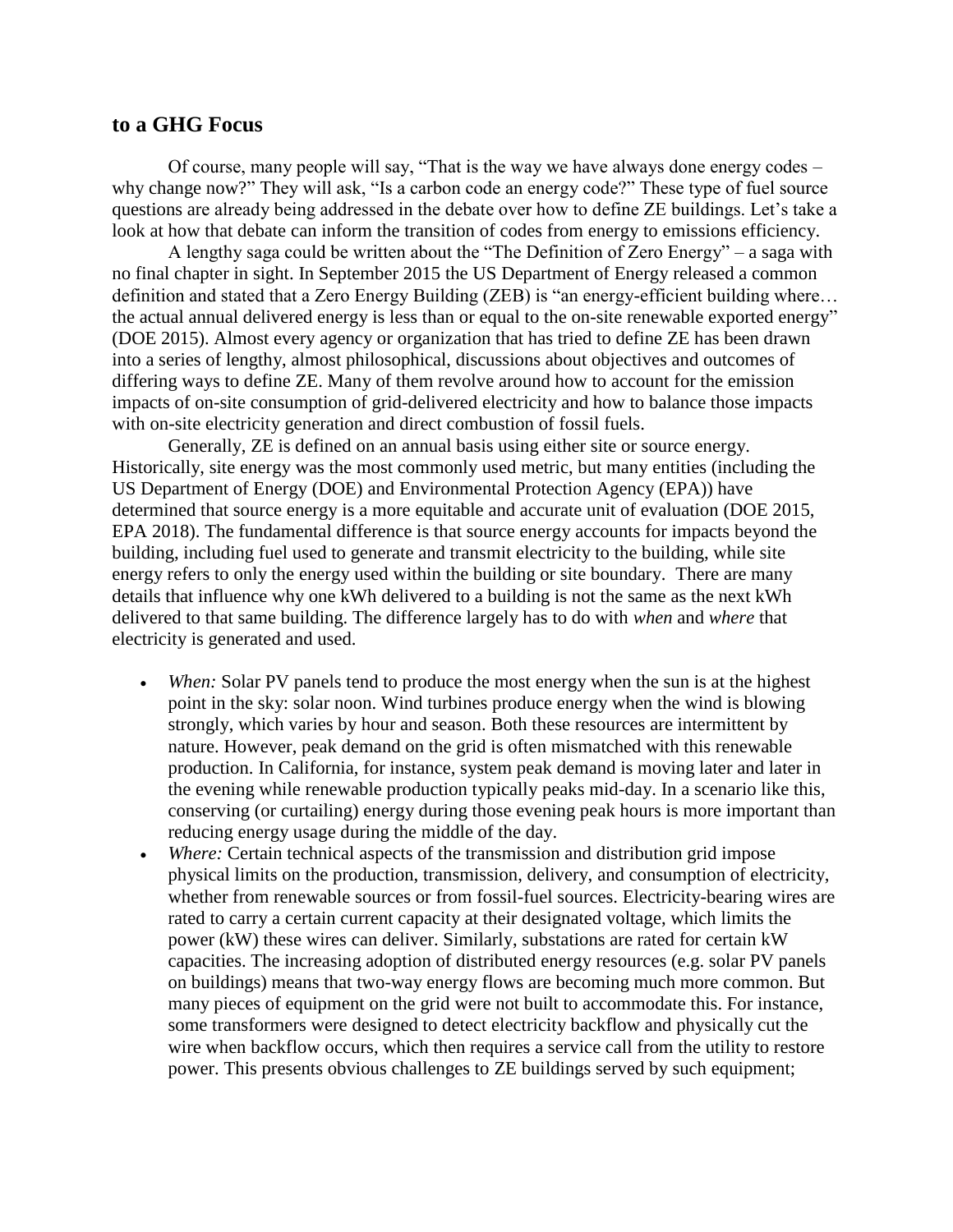technical constraints like this can limit the absorption of renewable energy at the local and the societal levels.

Thus, Zero Energy does not necessarily mean net zero carbon. While a ZE building does, over the course of a year, generate as much clean renewable energy as it consumes, during nearly every hour of the year the building is either consuming more energy than it generates or vice versa. It is common for a ZE building to be an electricity consumer from the grid when the sun is not shining and has a higher carbon emission profile. That consumption from the grid is offset with onsite generation when the grid is relatively lower-carbon overall. This means that many ZE buildings are not, in fact, net zero carbon.

In California, the concept of Time Dependent Valuation (TDV) also comes into play; TDV takes into account varying energy values during each hour of the year. The calculation of TDV includes only a minor factor for the cost of carbon of the fuels consumed. And the TDV framework is intended to guide energy simulation modeling and code compliance calculations it is not easily applicable to real-world buildings with actual performance data. But TDV is a first step to evaluating performance on an hourly basis for an annual period. The California Energy Commission uses a TDV definition for its energy codes, and in the current code cycle intends to apply it to the nearly ZE residential code (Title 24-2019).

But there are limits on the usefulness of TDV for project teams (e.g. designers, owners, operators, etc.) and for national codes:

- Project teams often don't understand clearly how TDV calculation results can influence building operation costs and thus may not factor the TDV framework into design.
- TDV is not a direct surrogate for carbon emissions thus Title 24 does not directly target climate goals.
- National codes: Implementation of a TDV framework relies on regional grid characteristics. To implement this framework on a scale beyond any one grid region would require careful and in-depth research and decision-making about how to effectively and fairly account for the differences in grid regions. This would add substantial complexity to national-scale model codes.

Outside of California, the general statement is that a building will reach ZE status if the total energy consumed over a year's period is less than the total renewable energy produced onsite over that year. This has the advantage of being easy to apply, but complications arise with different scales, such as portfolios, and with choosing between different metrics, such as source energy, site energy or energy cost. As an example, ASHRAE Standard 105 defines boundary conditions for energy consumed and generated on site on an annual basis. This Standard also contains conversion tables to calculate source energy, if preferred. Moving towards a source energy metric can help account for gross impacts at the grid level, or at the societal level, and in some sense extends the boundaries beyond the building site. But moving to a more precise hourly carbon metric would present a universal yardstick that transcends boundary conditions.

The upshot of the when and where of grid-delivered energy is this: the  $CO<sub>2</sub>$  emitted to produce and deliver one kWh of energy varies by place and time. Perfect tracking of the  $CO<sub>2</sub>$ content associated with every kWh delivered is challenging and is not generally considered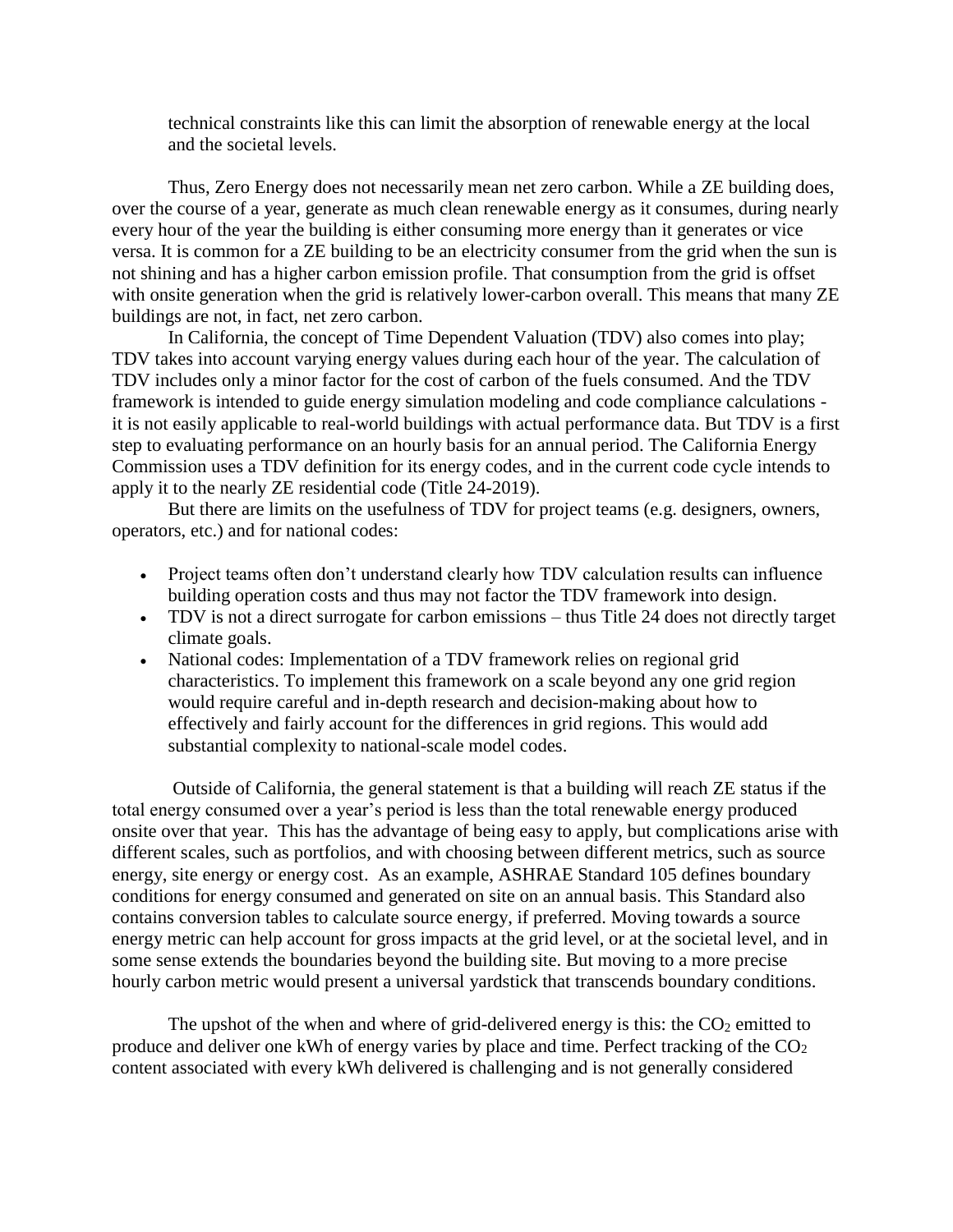feasible. However, new tracking and controls systems are being developed<sup>3</sup> and major improvements are being made towards accounting for emissions rather than energy.

# **A Path to Align a New Code Focus on Emissions**

Aligning energy codes with emissions will require modifications to the current metrics and code language. Both of these issues are addressed in this section. For the code language, the focus is on changes needed in ASHRAE 90.1 and IECC.

#### **Emissions Impacts: Metrics and Measurement**

Measuring the impact of  $CO<sub>2</sub>$  emissions will require more information about building performance than simply tracking the total energy used per year. The most common metric for tracking building energy performance today is Energy Use Intensity (EUI), which measures total annual energy consumption per square foot, combining electricity, gas, and other sources, denoted in kBtu/ft<sup>2</sup>-year. This metric is common across the industry, and targets for building performance are often defined using EUIs. While both site and source EUIs are common, neither can tell us the emissions associated with that energy consumption. We need new metrics to move beyond EUI and energy cost and be able to answer these key questions:

#### **How does your building's electricity demand correspond to the grid's marginal carbon emissions factors?**

**How do these compare to the emissions of other fuel choices?**

**How should codes incorporate these impacts?**

#### **8760 Profiles: At the Building Level**

As explained in the previous section, it is important to consider when and where a kWh used in a building is consumed. In terms of metrics and measurement, annual hourly demand profiles (often called "8760 profiles" because there are 8,760 hours in a year) are a key data point in describing emissions impacts. An 8760 profile of a building is typically generated when a building designer completes a building energy simulation model and can be used to inform the design selection process. Actual 8760 data can be collected from a smart meter (e.g. an Advanced Metering Infrastructure, or AMI, compliant device). A building's 8760 profile can vary enormously due to design choices.

#### **8760 Profiles: At the Grid Level**

 $\overline{a}$ 

The electricity grid's emissions impacts of electricity consumption can be described by annual hourly emissions factors (lbs.  $CO<sub>2</sub>$  and other pollutants emitted per kWh delivered) for the local electricity grid (eGrid subregion or similar)<sup>4</sup>. This set of hourly emissions factors is

<sup>3</sup> For example, WattTime, a subsidiary of Rocky Mountain Institute, enables real-time carbon impact estimates and controllability in devices such as thermostats, battery chargers, and building controls systems. [www.watttime.org.](http://www.watttime.org/)

<sup>&</sup>lt;sup>4</sup> In some cases electricity does flow between eGrid regions, reducing the difference in emissions factors between neighboring eGrid regions, but the effect in this case is typically relatively small.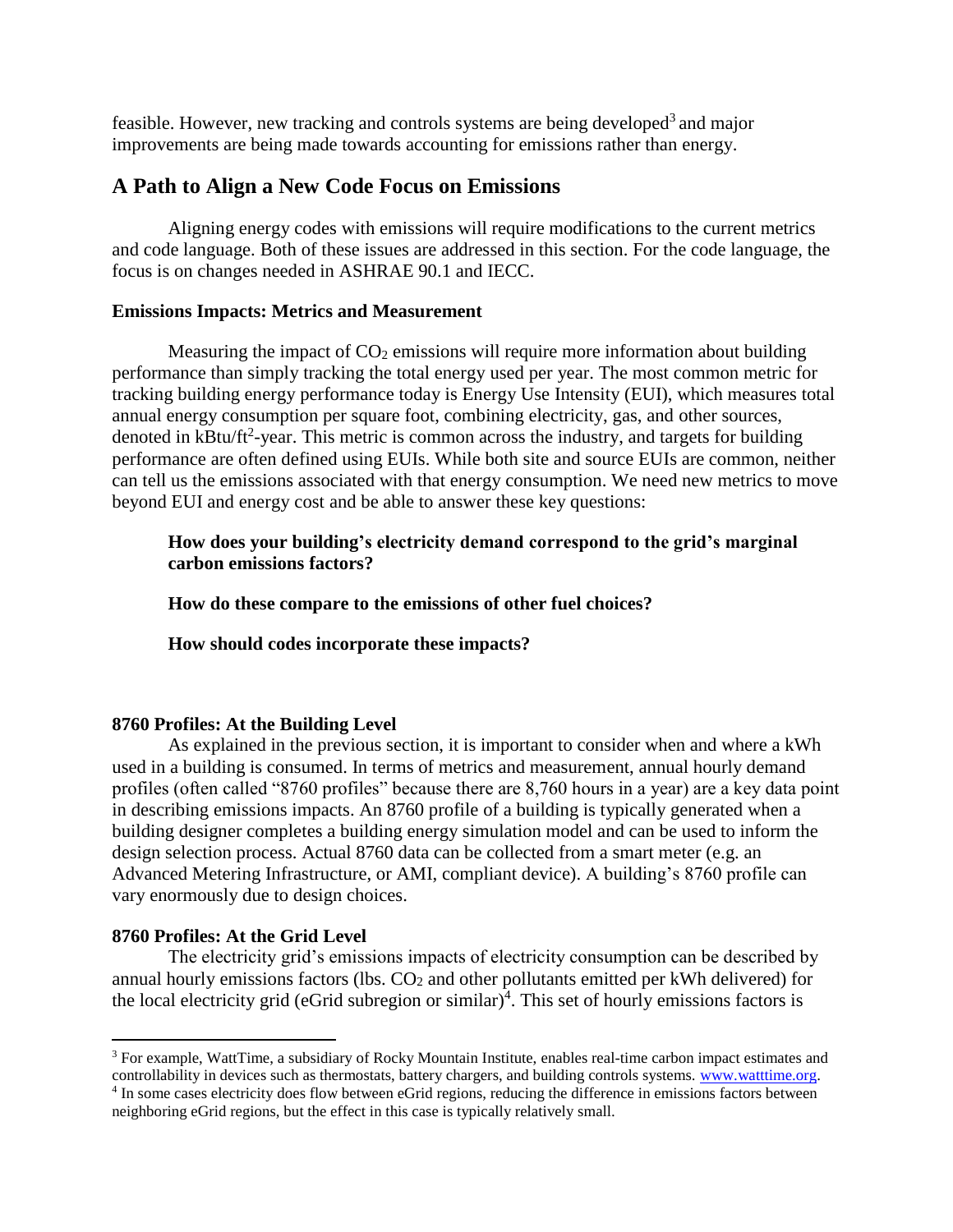referred to here as the 8760 grid emissions factors. These factors vary substantially depending on the extent to which the electricity production mix is dominated by baseload plants, peakers, or renewable generation sources (naturally, emissions factors during most hours in the year contain combinations of these sources). The availability and granularity of these data varies by grid operator (ISO).

- *Baseload hours:* During baseload hours, the emissions factor will most closely approximate the emissions factor of the baseload plant(s) in that region. Historically, baseload hours have tended to be during the night. In regions whose baseload energy is predominantly supplied by coal-fired steam power plants, this may approach  $2 \text{ lbs. } CO_2$ emitted per kWh delivered (a typical emissions rate in a coal fired power plant). In regions where the baseload is predominantly supplied by nuclear or hydropower, this emissions factor will be substantially lower as the  $CO<sub>2</sub>$  emissions from these sources approach zero lbs. CO<sup>2</sup> emitted per kWh delivered. In most regions, a mix of sources provides baseload power and the overall regional emissions factor will be calculated as a weighted average of these sources.
- *Peak hours:* During peak hours, the overall grid emissions factor will be representative of a weighted average of all the generation sources on the grid. These will include baseload sources, whether coal-fired, oil-fired, nuclear, or hydropower, as well as mid-peak sources (often oil or combined cycle natural gas turbines) and peak energy sources such as simple cycle gas turbines and gas or oil engines (e.g. dispatchable distributed generation). The emissions factor for a simple cycle gas turbine may be around 1 lb.  $CO<sub>2</sub>$ per kWh delivered; for a combined cycle gas turbine the factor is somewhat lower. It is important to note that during peak hours the *marginal* emissions factor will be equal to that of the last dispatched plant.
- *Renewable-dominated hours:* During certain hours of the year in some parts of the country, the electricity on the grid is predominantly produced by solar PV panels, wind turbines, and other renewable sources. These may be distributed (e.g. rooftop PV) or centralized (e.g. wind farms). Generally, these hours will be around noon in areas with high solar penetration and regular daytime winds, or during the nighttime hours in areas with high wind farm penetration and strong nighttime winds. Naturally, this can vary significantly by area and is changing quickly as more renewable capacity is installed.

Though an off-the-shelf application of 8760 emission factors is not available nationwide today, it is being considered in certain locations and certainly falls within the range of technical feasibility should national model codes choose to move in that direction.

#### **8760 Profiles: When the Cost of Renewable Energy is "Free"**

In an increasing number of regions of the United States, the penetration of both distributed and centralized renewable energy has resulted in energy oversupply when periods of high production are coincident with lower demand. There is a zero or negative cost of electricity during these "curtailment" hours – and reducing consumption has no impact on emissions as the marginal emissions are zero. This is particularly evident in California and Hawaii which are actively attempting to reduce the number of periods when excess renewable generation must be curtailed. If code metrics tracked  $CO<sub>2</sub>$  emissions, codes could be structured to encourage less energy conservation at those hours of the year relative to other periods.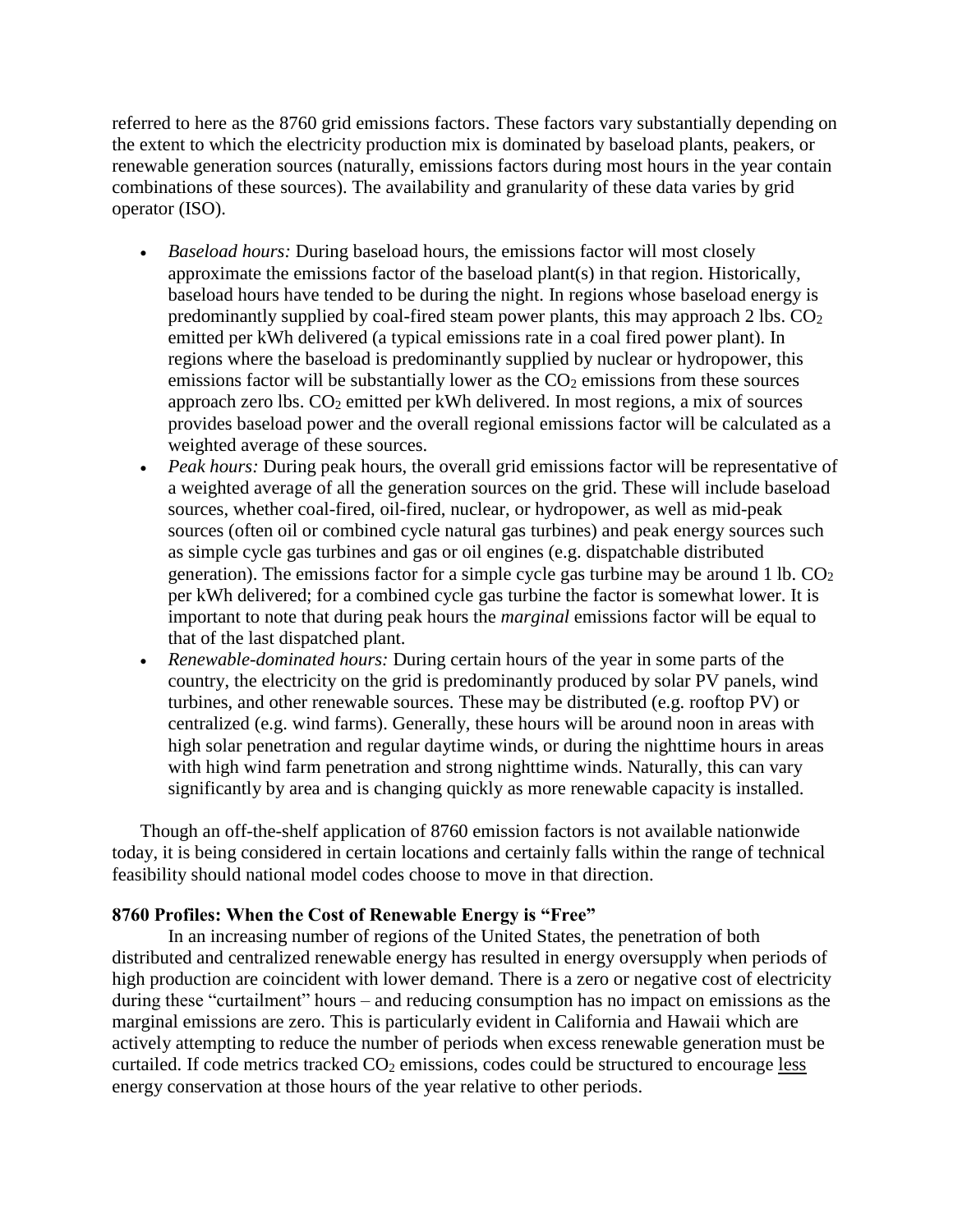Once these key data sets related to building and grid 8760 profiles are known, significant use case possibilities arise. For instance, this data could be used by a building designer as follows (note that this is only one potential application and that broad access to this information by the design community could well enable more innovation):

- 1. Building energy simulation model based on proposed design generates the building's 8760 profile.
- 2. The total  $CO<sub>2</sub>$  emissions over the course of a year are calculated as the sum of the hourly products of the building's 8760 profile and the 8760 grid emissions factors.
- 3. The emissions impact of design choices are evaluated by performing parametric simulations using this methodology. Passive and active design choices that result in lower emissions can be properly valued.

## **Pathways for Code Development**

**"C101.3 Intent.** This code shall regulate the design and construction of buildings for the use and conservation of energy over the life of each building." (IECC 2018)

The national model energy codes, IECC and ASHRAE 90.1, explicitly and solely aim to reduce the amount of energy a building is designed to consume. For the purposes of switching to a direct emissions objective, it is likely that the Intent or Purpose sections of both documents would need to be expanded or altered. Subsequent code cycles would then need to review and modify existing provisions in the code such that emissions, rather than energy, were the focus of the code changes. For the performance approach, the modeling rules in ASHRAE 90.1 Appendix G, which are used by many projects modeled for code compliance, seem well suited to accommodate new calculations of emissions impacts. Modeling software allows for inputs of cost and/or source energy factors. The largest challenge appears to be designing tables or algorithms to account for the location-variant and time-variant emission factors for grid-based electricity. For the prescriptive approach in 90.1 and IECC, code provisions can be based on the best emissions performance among equipment types and efficiency levels, such as mini-split heat pumps and gas furnaces, which would take into account the consumption, time of day and grid location characteristics of the project.

It should be noted that both national model green codes, the 2019 International Green Conservation Code (IgCC) and ASHRAE Standard 189.1-2018, are intended to achieve broader objectives, such as environmental responsibility. As such, they each have an additional compliance requirement that does require projects to account for  $CO<sub>2</sub>$  emissions alongside their respective energy metrics. IgCC and ASHRAE 189.1, along with ASHRAE Standard 105, do provide vetted methodologies and technical values for several of the parameters that will be necessary in developing "emissions efficiency" compliance requirements.

It should also be noted that federal law requires that stringency of each cycle's version of ASHRAE 90.1 and IECC-residential be "determined" by the Department of Energy on an energy basis (EPCA 1975). Changing the intent of the code will not conflict with DOE's ability to meet that statutory requirement, while at the same time it will provide states and cities new carbonbased policy mechanisms.

Mahone, Mahone, and Hart (2016) consider two options for California to pursue in moving towards a carbon-based Title 24. The first would set carbon budgets that "would reflect the expected 'lifecycle' carbon content of grid electricity, on-site fuel combustion, and on-site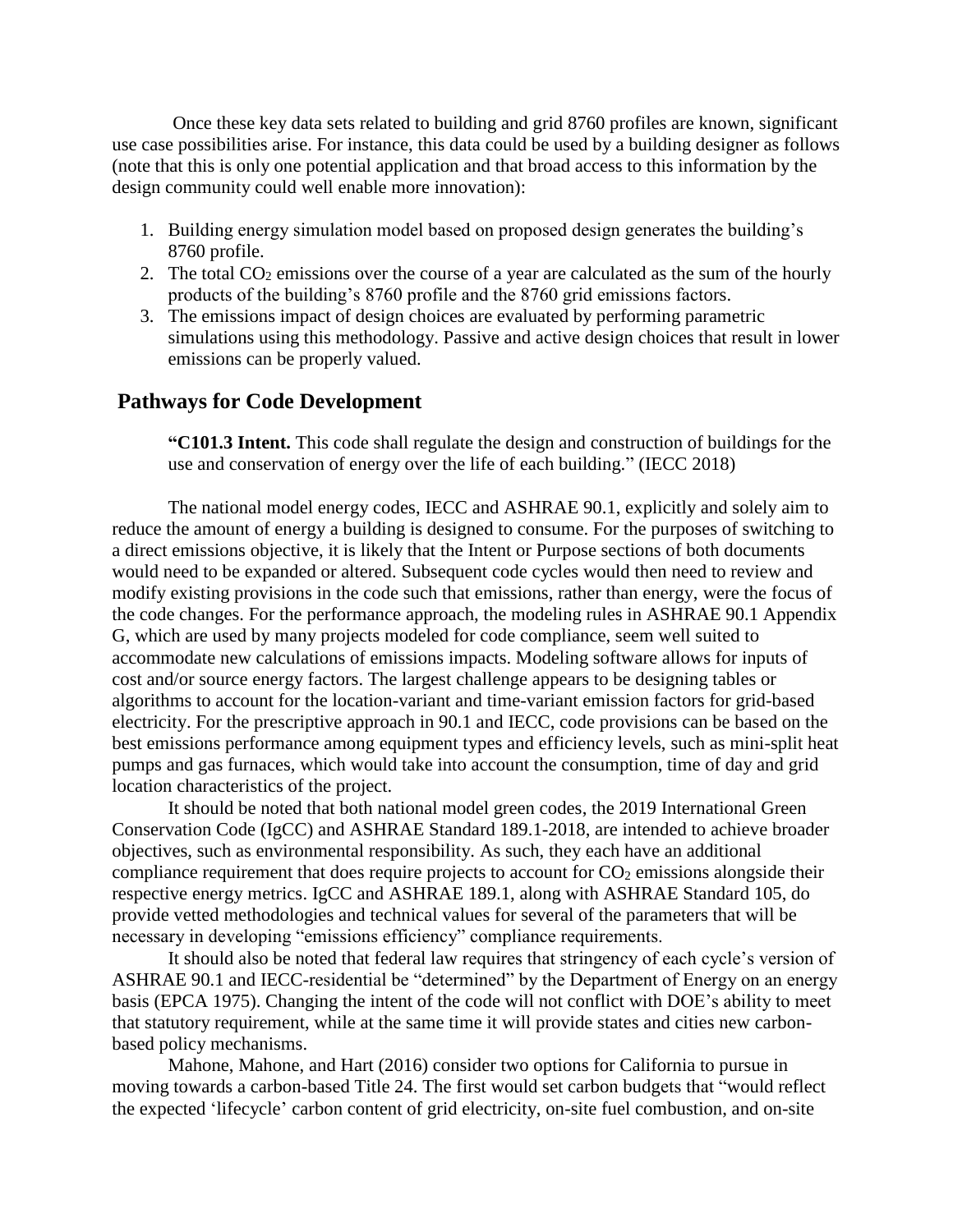electricity generation." The second option would take a half-step toward this goal by modifying TDV calculation methodology: "Rather than changing the building code to be entirely based on carbon savings, the current code could be simply modified to more directly encourage carbon reductions and carbon-based trade-offs using the current cost effectiveness framework."

# **Pathways for Project Teams**

 $\overline{a}$ 

As more building designers, owners, and operators become familiar with the emissions impacts of their buildings and as codes and policies begin to account for overall  $CO<sub>2</sub>$  emissions, there may be impacts on building design and measure selection. These impacts may appear in any of several decisions they make on every project:

- *Use of grid-delivered electricity vs. onsite generation and storage*: Building owners today are almost exclusively connected to the grid and rely on the grid to absorb surplus generation from onsite renewables. However, regulatory changes may change this equation for instance, the major changes to new net metering installations as implemented in Nevada in late 2016 (Pyper 2015)) and the technology is changing rapidly. The costs of both PV panels and onsite battery storage have fallen very rapidly over the last few years and battery storage in particular looks likely to continue this trend. Building owners may begin to consider more carefully the cost and carbon impacts of their grid connection choices, and some may choose to rely more heavily (or even exclusively) on onsite generation and storage as these technologies continue to evolve.
- *Mechanical Equipment Selection:* Design choices such as HVAC system type have major impacts on the building's 8760 profile. Consideration of emissions in codes and policies may drive designers and building owners to install equipment that optimizes the building's emissions profile. For example, radiant space conditioning can shift the load on a chiller or boiler either earlier or later, which may reduce emissions by enabling reductions in high-emissions peak energy usage or shifting load toward low-carbon times.
- *Electric Lighting vs. Daylighting:* A building that uses electric lighting throughout the day will have higher electric usage during daylight hours than one that harvests daylight when possible and turns off electric lights during those hours. Consideration of emissions impacts of these design choices will be helpful to building lighting and daylighting designers.
- *Water Heating:* Emissions considerations may impact choices related to the fuel used (gas vs. electricity) and the technology type (condensing or noncondensing gas unit, electric resistance or heat pump unit, and tank vs. tankless unit). Some utilities are piloting programs<sup>5</sup> to use electric tank water heaters as grid storage units, by restricting the usage of the element during peak times and relying on the full tank's stored latent heat to deliver sufficiently hot water until the peak time has passed.
- *Onsite vs. Cloud Computing:* Buildings can choose to install servers and other data processing equipment onsite or can outsource much of that electric load by taking advantage of cloud computing services. If those centralized cloud computing data centers are located in places with lower emissions factors and favorable climates, the overall

<sup>&</sup>lt;sup>5</sup> For example, in 2017 Bonneville Power Administration funded a smart water heater demonstration project to install demand response control modules on 600 electric resistance and heat pump tank water heaters.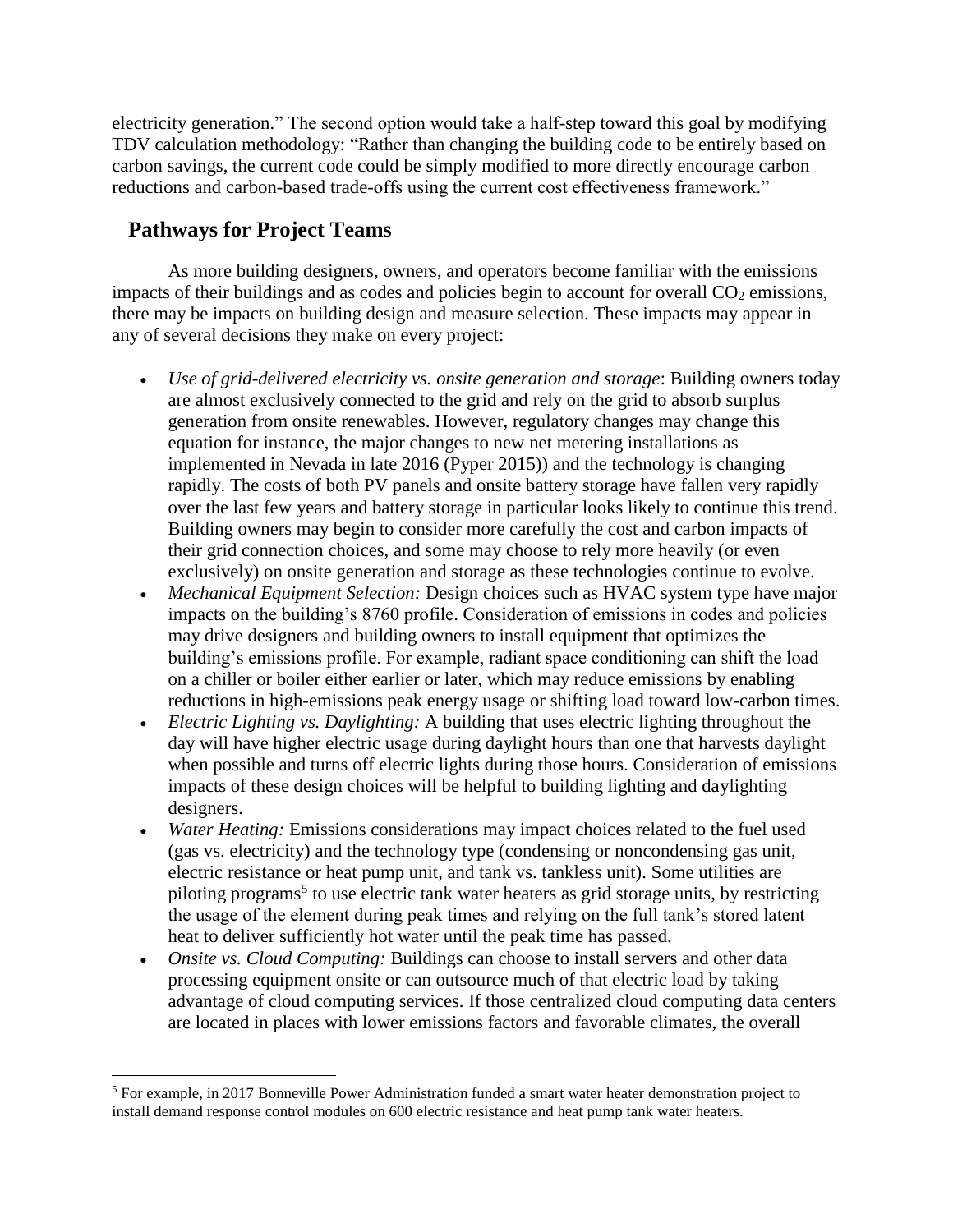emissions impacts can be reduced. However, the opposite will be equally true if the cloud data centers are in areas with higher emissions.

- *Electric Vehicles as Energy Storage:* While electric vehicles (EVs) have not yet reached full-scale market penetration, their potential to play a role in energy storage at the building level is significant. While the owner of the EV must decide whether to allow its use as a dispatchable grid asset, design teams can choose to include building features that enable this EV use case.
- *Distributed Generation: Onsite Use of Generators and Fuel Cells:* Some buildings, including those with critical loads such as hospitals and data centers, need to have backup generation onsite for resiliency. Other buildings may choose to have these systems available as well. In many cases, these facilities already have arrangements with utility companies or demand response aggregators to help manage peak loads. A more complete picture of carbon emissions would further inform these design and operational decisions. If generators can be run on Green-e certified biofuels that changes the emissions picture in yet another dimension.
- *District Energy:* The decision to meet space heating and/or cooling needs through a district system as opposed to a dedicated single-building system will impact the load profile of that building significantly. To get a complete picture of the emissions impact of this basic choice, the emissions impacts of the building's marginal load on the district system will need to be compared to the emissions impacts of that building's marginal load on the grid.

# **Future Research: What is Most Needed?**

This is just the beginning of the research on this important topic. Several topic areas will require further examination and research.

#### **Grid Emissions Factors: Regional Differences**

Code stakeholders will need to agree on 8760 profiles to define grid emissions factors at the regional level. The eGrid subregions could be a way to account for the differences between different regions of the national electric grid. These 8760 profiles will need to be updated regularly as new resources come online, especially in states and regions where coal plant retirements, Renewable Portfolio Standards, and other factors are driving rapid changes in the generation mix.

#### **Energy Simulation Models vs. Building Prototypes**

Most every building is not required to produce energy simulation models to comply with the energy code. For instance, office buildings under a certain size typically do not undertake an expensive simulation model, but can instead rely on a prescriptive approach to meeting code. We must consider how to accommodate the prescriptive compliance path in energy codes. One way to do this would be to create prototype building 8760 profiles and conduct a sensitivity analysis to define the key factors influencing these profiles, and then use adjusted prototype profiles to apply a carbon-adjusted 8760 profile for these buildings.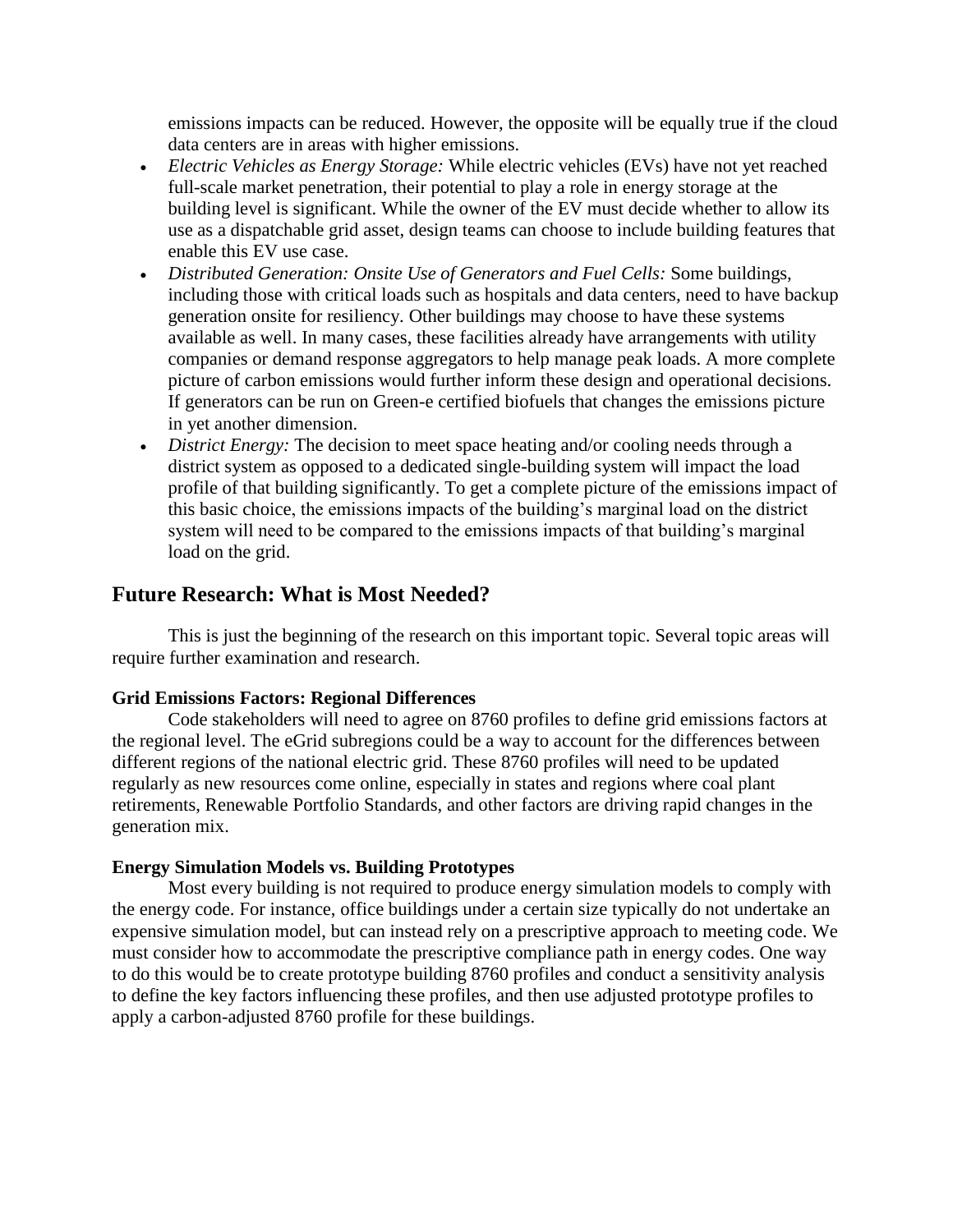## **Conclusion**

"Five trillion tonnes of carbon emissions…is often cited as an estimate of total cumulative emissions" if current global fossil fuel reserves are burned in a business-as-usual scenario (Tokarska et al. 2016). Given worldwide acceptance of the need to avoid this catastrophic level of carbon emissions, building sector policies are increasingly mandating lowand zero-carbon emission new buildings as additions to jurisdictional building stocks.

With the turn to requirements for low or zero carbon emission in buildings, energy codes need to adapt to the reality that specific fuels used to power buildings, and their specific emission characteristics, can be as critical as total energy use. The declared intent of energy codes is falling further out of alignment with climate policy. By making carbon the prime metric, the implicit goal for many participants could align with the explicit intent of climate policies. To adapt to these new implicit features of carbon codes, current model code organizations need to begin this transition as soon as practicable. Written and unwritten rules that call for energy codes to be "fuel-blind" are outdated. Current policy drivers call for explicit emissions performance criteria in the development of energy codes. It is time to align the efforts of code developers and code users with climate policies at local, state, and federal levels.

## **References**

- AB 32 (California Assembly Bill 32: Global Warming Solutions Act). 2006. CA. Chapter 488, Division 25.5 (passed September 27).
- ASHRAE Standard 105. 2014. "Standard Methods of Determining, Expressing, and Comparing Building Energy Performance and Greenhouse Gas Emissions."
- ASHRAE Standard 90.1. 2016. "Energy Standard for Buildings Except Low-Rise Residential Buildings."
- ASHRAE. "Workshop on Forecasting Carbon Emissions from Buildings". Workshop, Washington, DC, April 18, 2007.
- Creyts, J., A. Derkach, S. Nyquist, K. Ostrowski, J. Stephenson. 2007. "Reducing US greenhouse gas emissions: How much at what cost?" McKinsey and Company. [www.mckinsey.com/business-functions/sustainability-and-resource-productivity/our](http://www.mckinsey.com/business-functions/sustainability-and-resource-productivity/our-insights/reducing-us-greenhouse-gas-emissions)[insights/reducing-us-greenhouse-gas-emissions.](http://www.mckinsey.com/business-functions/sustainability-and-resource-productivity/our-insights/reducing-us-greenhouse-gas-emissions)
- Dennis, K., K. Colburn, J. Lazar. 2016. "Environmentally Beneficial Electrification: The Dawn of 'Emissions Efficiency'." Regulatory Assistance Project. Montpelier, VT. [www.raponline.org/knowledge-center/environmentally-beneficial-electrification-dawn](http://www.raponline.org/knowledge-center/environmentally-beneficial-electrification-dawn-emissions-efficiency/)[emissions-efficiency/.](http://www.raponline.org/knowledge-center/environmentally-beneficial-electrification-dawn-emissions-efficiency/)
- DOE (US Department of Energy). 2015. *A Common Definition for Zero Energy Buildings*. Washington, DC: DOE. [www.energy.gov/sites/prod/files/2015/09/f26/bto\\_common\\_definition\\_zero\\_energy\\_building](http://www.energy.gov/sites/prod/files/2015/09/f26/bto_common_definition_zero_energy_buildings_093015.pdf) [s\\_093015.pdf.](http://www.energy.gov/sites/prod/files/2015/09/f26/bto_common_definition_zero_energy_buildings_093015.pdf)